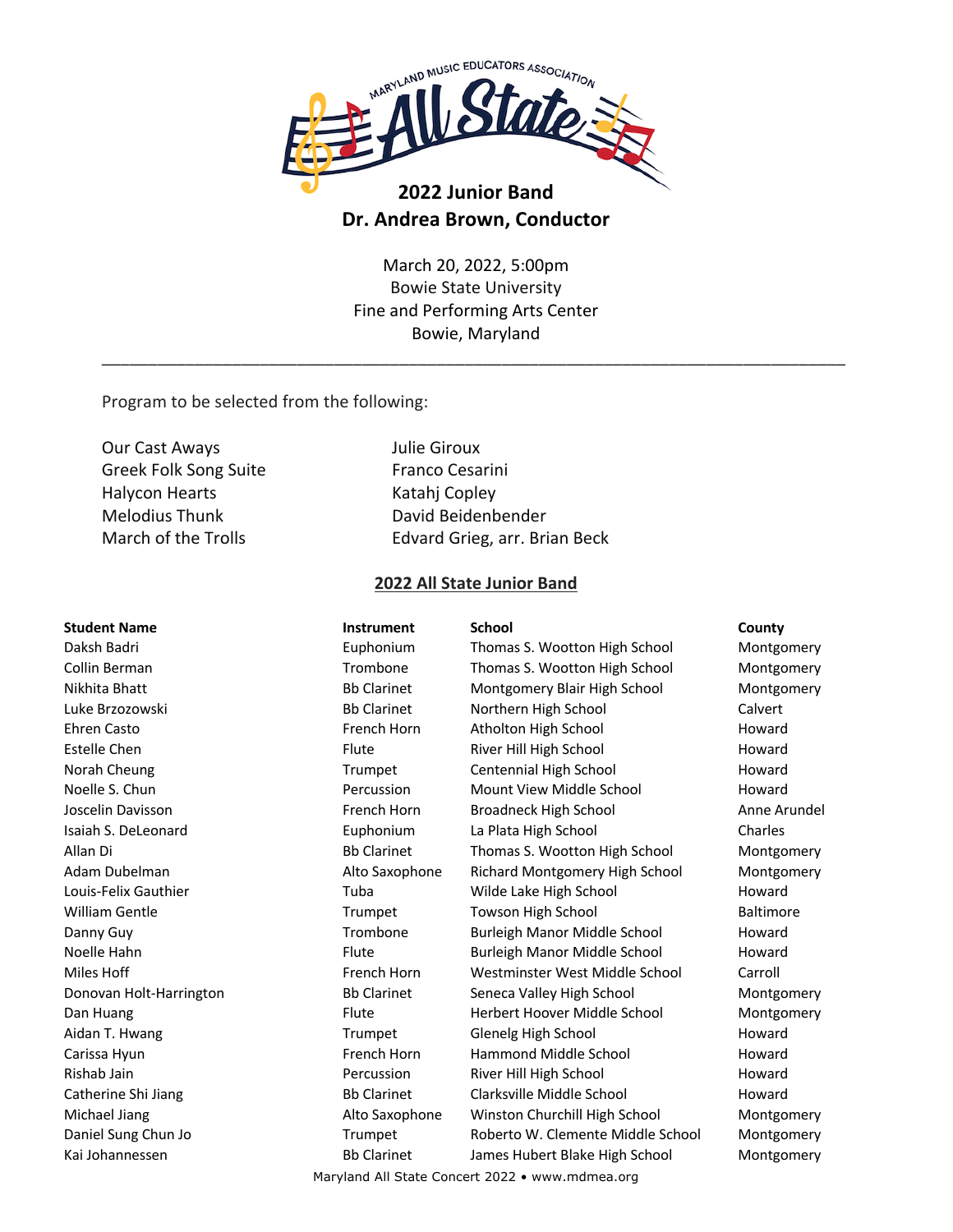### **Student Name Instrument School County**

Gimoon Kang **Trumpet** Cabin John Middle School Montgomery Esther Kim **Bb Clarinet** Mount View Middle School Howard Abhishek Kolli **Noward** Trombone Mount Hebron High School Howard Eli Krakower Euphonium Folly Quarter Middle School Howard Aiden Kwon **Trumpet** Atholton High School Howard Howard Elena Kwon Flute Ellicott Mills Middle School Howard Benjamin Lee **Trumpet** Marriotts Ridge High School Howard Claire Lee **Bb Clarinet** Ellicott Mills Middle School Howard Daniel H. Lee **Alto Saxophone** Winston Churchill High School Montgomery Juliana Lee **Bassoon** Bassoon Northwest High School Montgomery Samuel Lee **Bassoon** Bassoon Murray Hill Middle School Howard Haolin Christopher Li **Flute** Flute Clarksville Middle School Howard Mark Li **Mark Li** Alto Saxophone Patapsco Middle School Howard Issac Liu **Issac Liu Euphonium** Clarksville Middle School Howard Kelly Liu **Bb Clarinet** Marriotts Ridge High School Howard Martin Meister **Network** Trombone Centennial High School Howard Cindy X. Miao Bb Clarinet Holton-Arms School Private School Avery Miller **Notain Clarksburg High School** Montgomery Clarksburg High School Montgomery Ameya Moghekar Trumpet Folly Quarter Middle School Howard Allison Naydan **Bass Clarinet** Perry Hall High School Baltimore Ronald Nicol **Nicol** Tuba Cabin John Middle School Montgomery Daniel Oh **Bassoon** Clarksville Middle School Howard Julian L. Patterson Trumpet Marriotts Ridge High School Howard Noah J Peng Percussion Burleigh Manor Middle School Howard Justin Plunkett Tuba Dunloggin Middle School Howard Cora Preda **Flute** Flute Governor Thomas Johnson High School Frederick Annika Seshadri **Elute** Flute Harper's Choice Middle School Howard Michael N. Shi **Bb Clarinet** Glenelg High School Howard Hannah Shiau Percussion Burleigh Manor Middle School Howard Olivia Shim **Bb Clarinet** River Hill High School Howard Inhoo Shin Bb Clarinet Urbana Middle School Frederick Matthew Shoykhet Trombone Thomas S. Wootton High School Montgomery Nigel Smith **Bb Clarinet** Centennial High School Howard Kendall A. Sprague **Bass Clarinet** Winston Churchill High School Montgomery Prakhar Thapliyal **French Horn** Marriotts Ridge High School Howard Edward (Zicheng) Wang **Bb Clarinet** Winston Churchill High School Montgomery Kenneth L Wang The Controller Bb Clarinet Glenelg High School The Moward Timothy Wang Trumpet Clarksville Middle School Howard Annabelle Wu **Britannia Bb Clarinet** Clarksville Middle School Howard Grace Wu **Bb Clarinet** Herbert Hoover Middle School Montgomery Medical Association of the Bb Clarinet Tyler Wu **Tenor Saxophone** Marriotts Ridge High School **Howard** Howard Matthew Xu **Bb Clarinet** Thomas S. Wootton High School Montgomery Montgomery Samuel Yoon **Bb Clarinet** Glenelg High School Howard Howard Kevin Yue **Tuba** Tuba Centennial High School **Howard** Howard Luke Zegowitz Oboe Annapolis Middle School Anne Arundel Andrew Zhang Trombone Marriotts Ridge High School Howard Andrew Zhang **Bb Clarinet** Burleigh Manor Middle School Howard Hayden Zhang Thang Bassoon Burleigh Manor Middle School Howard Helen Zhu Bb Clarinet Burleigh Manor Middle School Howard